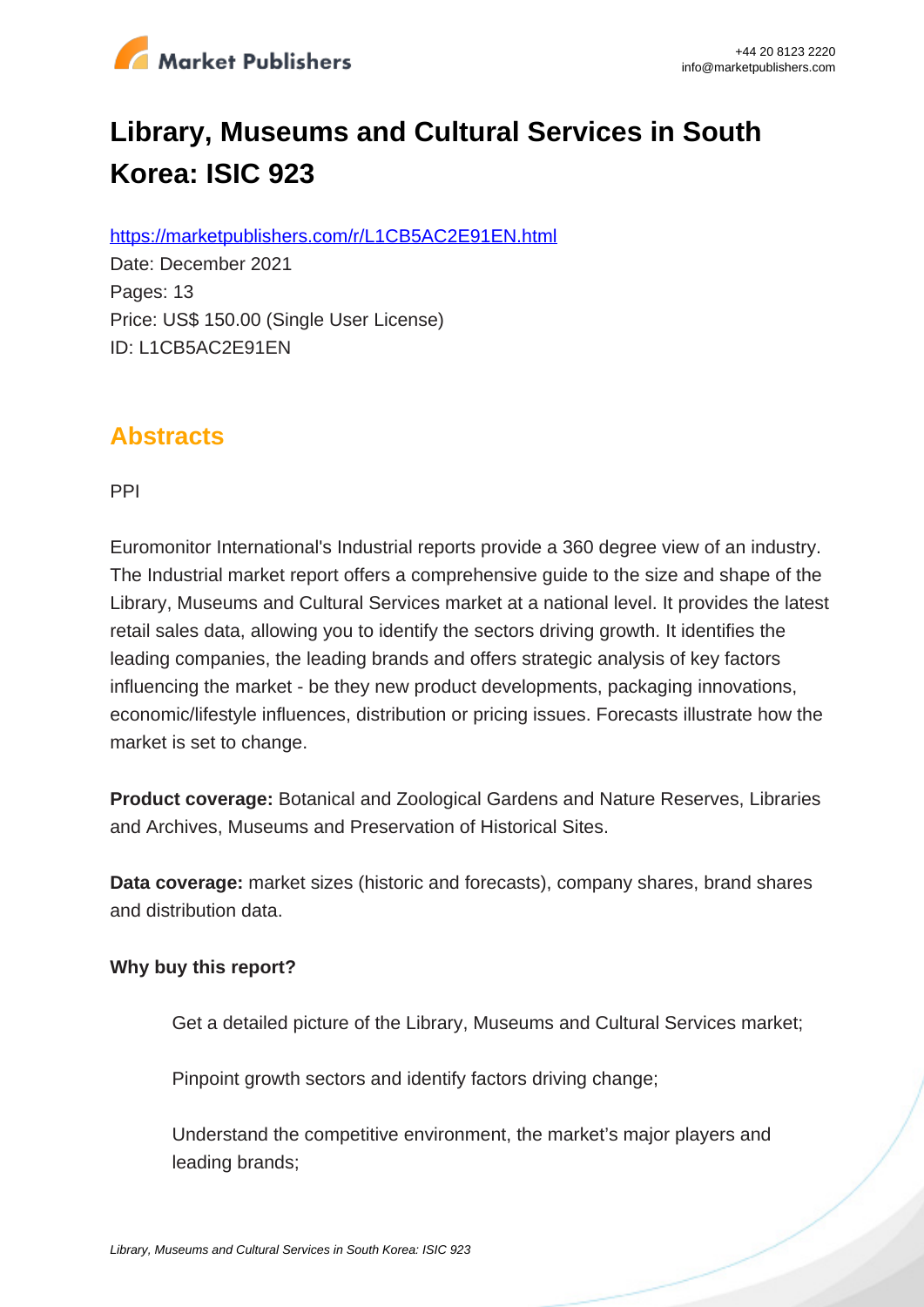

Use five-year forecasts to assess how the market is predicted to develop.

Euromonitor International has over 40 years' experience of publishing market research reports, business reference books and online information systems. With offices in London, Chicago, Singapore, Shanghai, Vilnius, Dubai, Cape Town, Santiago, Sydney, Tokyo and Bangalore and a network of over 800 analysts worldwide, Euromonitor International has a unique capability to develop reliable information resources to help drive informed strategic planning.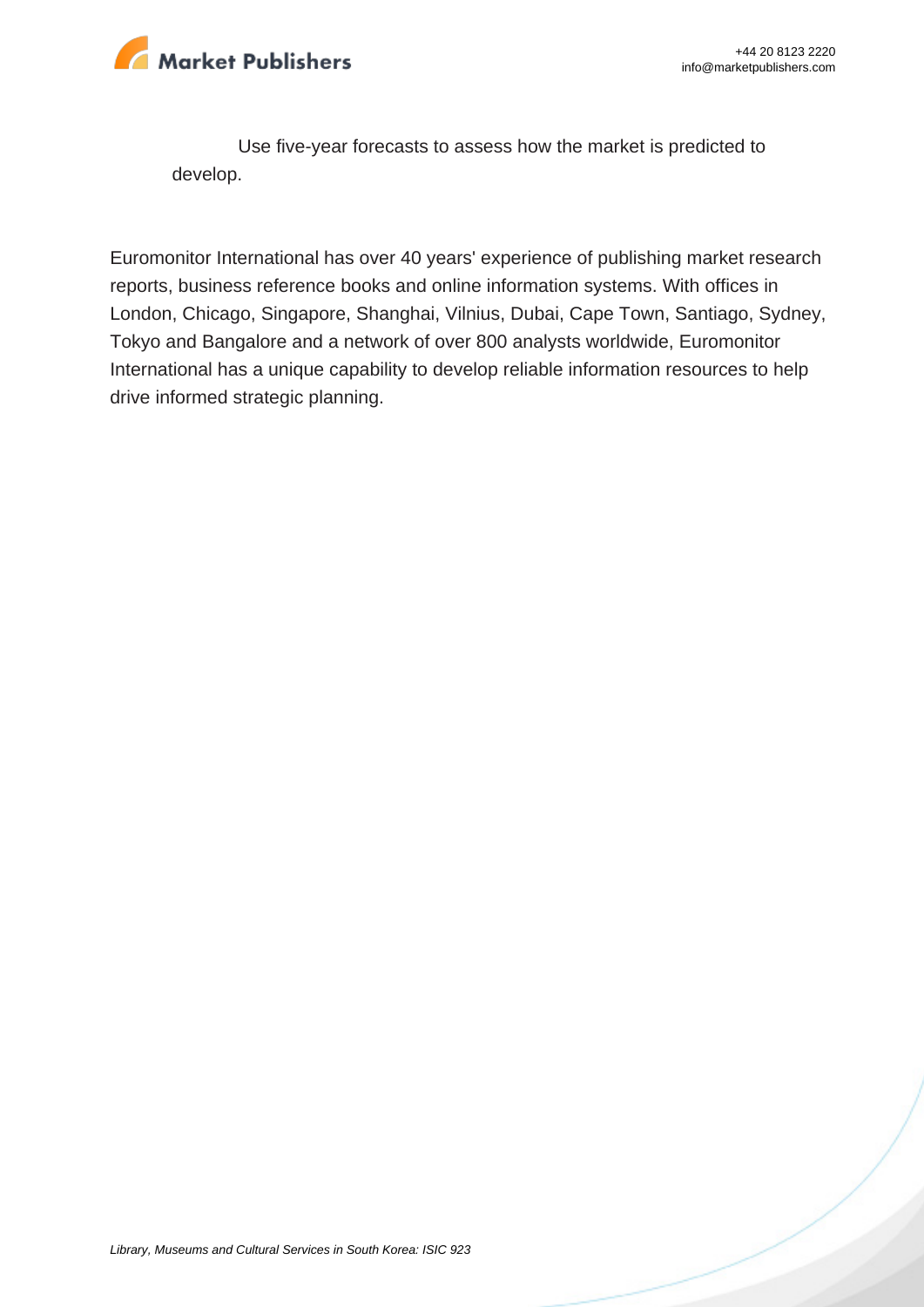

## **Contents**

LIBRARY, MUSEUMS AND CULTURAL SERVICES IN SOUTH KOREA: ISIC 923 **HEADLINES** INDUSTRY OVERVIEW TURNOVER SCORECARD Summary 1 Scorecard of Turnover Pillar 2020 CHART 1 Turnover Regional Comparison 2020 CHART 2 Turnover per Capita Regional Comparison 2020 CHART 3 Turnover Growth Regional Comparison 2015-2025 CHART 4 Future and Absolute Growth of Turnover Regional Comparison 2020-2025 CHART 5 Turnover 2015-2025 CHART 6 Turnover by Category 2015-2020 CHART 7 Turnover by Category 2020-2025 CHART 8 Turnover per Employee 2015-2020 COST STRUCTURE CHART 9 Cost Structure 2015-2020 CHART 10 Profit and Profit Margin 2015-2020 CHART 11 Average Salary 2015-2020 CHART 12 Labour Costs and Employee Productivity Comparison 2015-2020 CHART 13 Demand Structure by Buyer 2015-2020 **FIRMOGRAPHICS** CHART 14 Number of Companies by Size 2015/2020 CHART 15 Competitive Landscape Structure by Company Size 2015/2020 CHART 16 Top Companies' Ranking 2015-2020 and % of Turnover 2020 ATTRACTIVENESS INDEX CHART 17 Attractiveness Index in Selected Industries 2020 ECONOMIC CONTEXT AND LABOUR MARKET Summary 2 Economic and Labour Market 2020